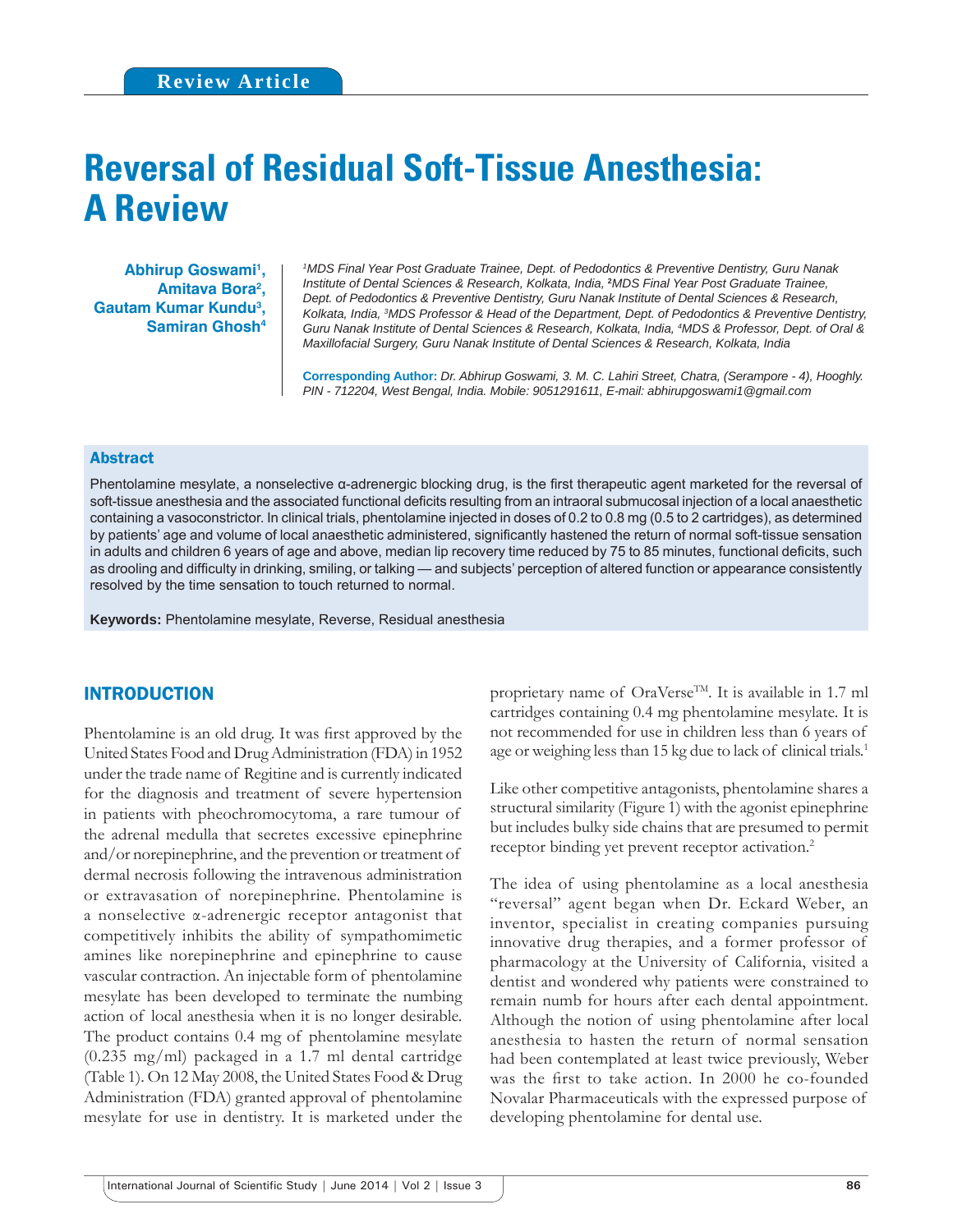| Table 1: Dosing information of OraVerse™                     |                                       |                                         |  |  |  |  |
|--------------------------------------------------------------|---------------------------------------|-----------------------------------------|--|--|--|--|
| <b>Amount of local</b><br><b>Anaesthetic</b><br>administered | Dose of<br>OraVerse <sup>™</sup> (mq) | Dose of<br>OraVerse™<br>(Cartridge (s)) |  |  |  |  |
| 1/ <sub>2</sub> Cartridge                                    | 02                                    | 1/2                                     |  |  |  |  |
| 1 Cartridge                                                  | 04                                    | 1                                       |  |  |  |  |
| 2 Cartridge                                                  | 0.8                                   | 2                                       |  |  |  |  |



**Figure 1: Structure of epinephrine and phentolamine2**

## MECHANISM OF ACTION

Phentolamine mesylate acts as a competitive inhibitor, blocking the effects of epinephrine, an active ingredient in some local anesthetics that causes vasoconstriction. Phentolamine blocks α-adrenergic receptors, causing smooth muscle relaxation. This relaxation will lead to greater blood flow, resulting in a more rapid systemic absorption of the local anesthetic. Thus, phentolamine mesylate is not an antagonist of the local anesthetic itself, but of the epinephrine added to prolong the effect of the local anesthetic. Therefore, phentolamine mesylate has not been tested for efficacy following use of local anesthetic without added vasoconstrictors.

The delivery method of phentolamine mesylate is similar to that of local anesthesia; it comes in a cartridge like that of regular local anesthetics. Each cartridge of 1.7ml Oraverse™ contains 0.4 mg of phentolamine mesylate. The amount of phentolamine mesylate delivered equals the amount of vasoconstrictor containing local anesthesia delivered during the appointment. In addition, the location for the delivery is the same as that used for the original local anesthesia. For example, delivery of three-fourths of a cartridge of lidocaine as an inferior alveolar block injection would require three-fourths of a cartridge of phentolamine mesylate to be delivered at the same inferior alveolar block injection site. The main challenge to the clinician using phentolamine mesylate is the timing of the injection. Since there is a delayed onset, the clinician needs to plan ahead to

ensure that the client will regain sensation of soft tissue by the end of the dental appointment. Unlike local anesthesia, there are no known contraindications for phentolamine mesylate delivery.3

# CLINICAL TRIALS

A phase 2 multicenter clinical trial, examined the reversal effect of phentolamine administered at the end of dental procedures in which local anesthesia was required intraoperatively but not postoperatively for pain relief. In addition to Lidocaine with epinephrine, vasoconstrictor containing formulations of articaine, mepivacaine, and prilocaine were tested. If a second cartridge of local anaesthetic was required to achieve adequate pain control, two doses of phentolamine (or placebo) were used as well. Table 2 displays the principal efficacy findings of this study with regard to lip sensation. This study demonstrated that phentolamine was effective in reversing soft-tissue anaesthesia caused by all tested local anaesthetic with vasoconstrictor formulations.4

Figure 2 illustrates the influence of phentolamine versus sham injection on recovery of lower lip sensation after mandibular injection of the same local anaesthetic formulations used in phase 2. Similar efficacies were observed for reversal of tongue anesthesia and, after maxillary injections tested in a separate phase 3 study, in the upper lip.<sup>5</sup>

A companion phase 2 trial extended the soft-tissue findings in children down to age 6. As shown in Figure 3, the reversal of lip anesthesia (in this case only Lidocaine with epinephrine was used) was more marked in the mandible than in adults, whereas the effect in the maxilla was less (not shown), yielding a combined median reduction of 75 minutes.<sup>6</sup>

Safety measures in all of these studies included the recording of vital signs at regular intervals, periodic assessments of pain at the injection and operative sites, the need for analgesic medications, visual assessments of the oral cavity, and reports of adverse events. No serious or severe adverse effects were noted during any of the studies nor were there any significant differences in vital signs, pain, or adverse events between phentolamine and sham-treated subjects.

Pharmacokinetic studies in adults and children support a low adverse potential of phentolamine used for reversal of local anesthesia.7,8

In recommended doses, the peak plasma concentrations of phentolamine are estimated to be about 100 times lower than those achieved in adults with medical doses of the drug infused intravenously. This difference explains the relative lack of cardiovascular effects with submucosal phentolamine.<sup>9</sup>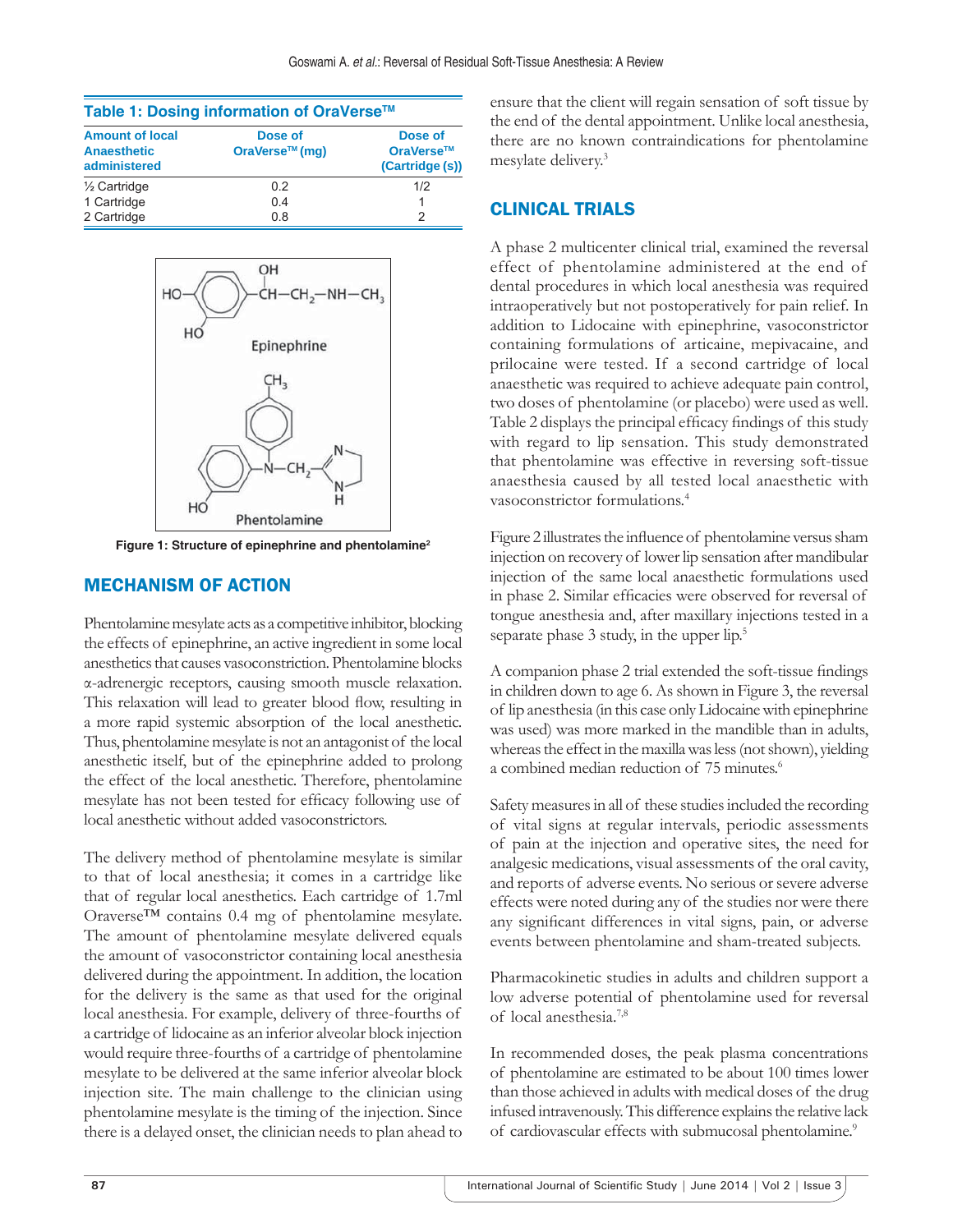| <b>Location</b> | <b>Anaesthetic</b>            | <b>Phentolamine</b> |               | <b>Placebo</b> |               | <b>Treatment</b> |
|-----------------|-------------------------------|---------------------|---------------|----------------|---------------|------------------|
|                 |                               | n                   | <b>Median</b> | n              | <b>Median</b> | difference       |
| <b>MAXILLA</b>  | Lidocaine/<br>epinephrine     | 7                   | 35.0          | 8              | 150.0         | 115.0            |
|                 | Articaine/<br>epinephrine     | 8                   | 92.5          | 7              | 185.0         | 92.5.0           |
|                 | Prilocaine/<br>epinephrine    | 7                   | 35.0          | 6              | 113.0         | 78.0             |
|                 | Mepivacaine/<br>levonordefrin | 9                   | 55.0          | 9              | 152.0         | 97.0             |
|                 | All anesthetics*              | 31                  | 50.0          | 30             | 155.0         | 105.5            |
| Mandible        | Lidocaine/<br>epinephrine     | 8                   | 67.5          | 7              | 130.0         | 62.5             |
|                 | Articaine/<br>epinephrine     | 7                   | 135.0         | 8              | 160.0         | 25.0             |
|                 | Prilocaine/<br>epinephrine    | 6                   | 55.0          | 7              | 135.0         | 80.0             |
|                 | Mepivacaine/<br>levonordefrin | 9                   | 120.0         | 9              | 190.0         | 70.0             |
|                 | All anesthetics*              | 30                  | 101.0         | 31             | 150.0         | 49.0             |
| Combined        | Treatment<br>group total*     | 61                  | 70.0          | 61             | 155.0         | 85.0             |

### **Table 2: Median times and treatment differences are in minutes (and percent difference)4**

# CLINICAL RELEVANCE

According to Rafique and colleagues 86% of patients receiving local anesthesia for dentistry report moderate dislike of postoperative numbness, and 14% report high dislike. In addition to the physical discomfort, some patients withdraw from public life while affected, refrain from eating (often appropriately) and drinking, or accidentally injure themselves by biting their lip or tongue. As a consequence, they may delay dental care or even refuse local anesthesia altogether.<sup>10</sup>

The only patient concern not addressed by the clinical development program for phentolamine was the drug's potential for According to a survey by College et al. lip biting after inferior alveolar nerve block occurs at the following rates in children: Under 4 years, 18%; 4 to 7 years, 16%; 8 to 11 years, 13%; and over 12 years, 7%. It is likely, but not certain, that these rates would fall in concert with the phentolamine-induced decrease in postprocedural numbness. Because the FDA has not approved the use of phentolamine reversal for children below 6 years of age, and safety data only extend down to children 4 years of age and 15 kg in weight, a study of young children is a pressing need to extend the benefit of phentolamine reversal to this important age group.<sup>11</sup>

Another issue of clinical relevance is the use of a 1:1 cartridge-dosing ratio. The notion that the volume of phentolamine injected should equal the amount of local anaesthetic administered was originally based on the



**Figure 2: Percentage of adult and adolescent patients with normal lower lip sensation after phentolamine mesylate (PM) or sham injection5**



**Figure 3: Percentage of children patients with normal lower lip sensation after phentolamine mesylate (PM) or sham injection6**

assumption that phentolamine works by competitively blocking the injected vasoconstrictor. The actual mechanism probably derives more from the ability of phentolamine to block the actions of endogenously released norepinephrine and increase local blood flow.

This conclusion is based on (1) studies showing that submucosal epinephrine is absorbed quickly from oral tissues and would be mostly gone by the time phentolamine is injected, and (2) the pharmacokinetic indicating that phentolamine increases the systemic absorption of local anaesthetic remaining in tissues at the time of injection. If this mechanism is correct, there should be no need to give more than one dose of phentolamine per local anaesthetic injection site regardless of the number of local anaesthetic cartridges used there. Following this strategy would reduce the amount of phentolamine used and allow more local anaesthetic injections to be reversed without exceeding the maximum recommended dose of two cartridges. The proposed mechanism suggests that local anaesthetics without added vasoconstrictors can also be effectively reversed by phentolamine.<sup>12,13</sup>